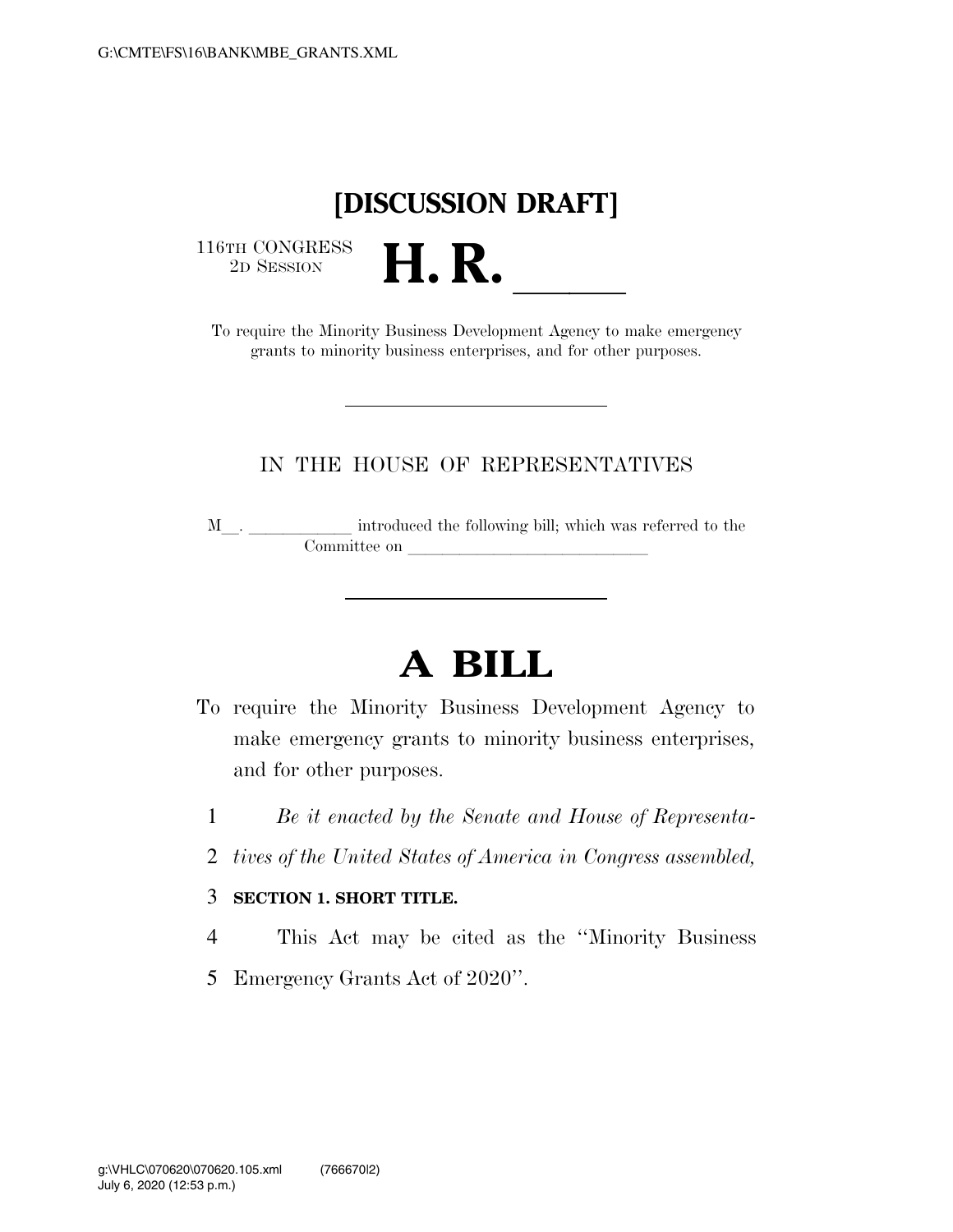### **SEC. 2. EMERGENCY GRANTS TO MINORITY BUSINESS EN-TERPRISES.**

 (a) GRANTS DURING THE COVID–19 PANDEMIC.— The Minority Business Development Agency shall provide grants to address the needs of minority business enter-prises impacted by the COVID–19 pandemic.

 (b) RECIPIENTS.—The Agency may make grants through non-profit organizations or directly to minority business enterprises.

 (c) PRIORITY AREAS.—In providing grants pursuant to subsection (a), the Agency shall prioritize providing as-sistance to—

 (1) minority business enterprises that have been unable to obtain loans from the Small Business Ad- ministration's Paycheck Protection Program and other programs established under the CARES Act; (2) minority business enterprises located in low- income areas or areas that have been significantly impacted by the COVID–19 pandemic; and

 (3) minority business enterprises that do not have access to capital and whose business is sub- stantially impaired because of the impact of stay-at- home orders implemented by State and local govern-ments due to the COVID–19 pandemic.

25 (d) TERMS AND CONDITIONS.—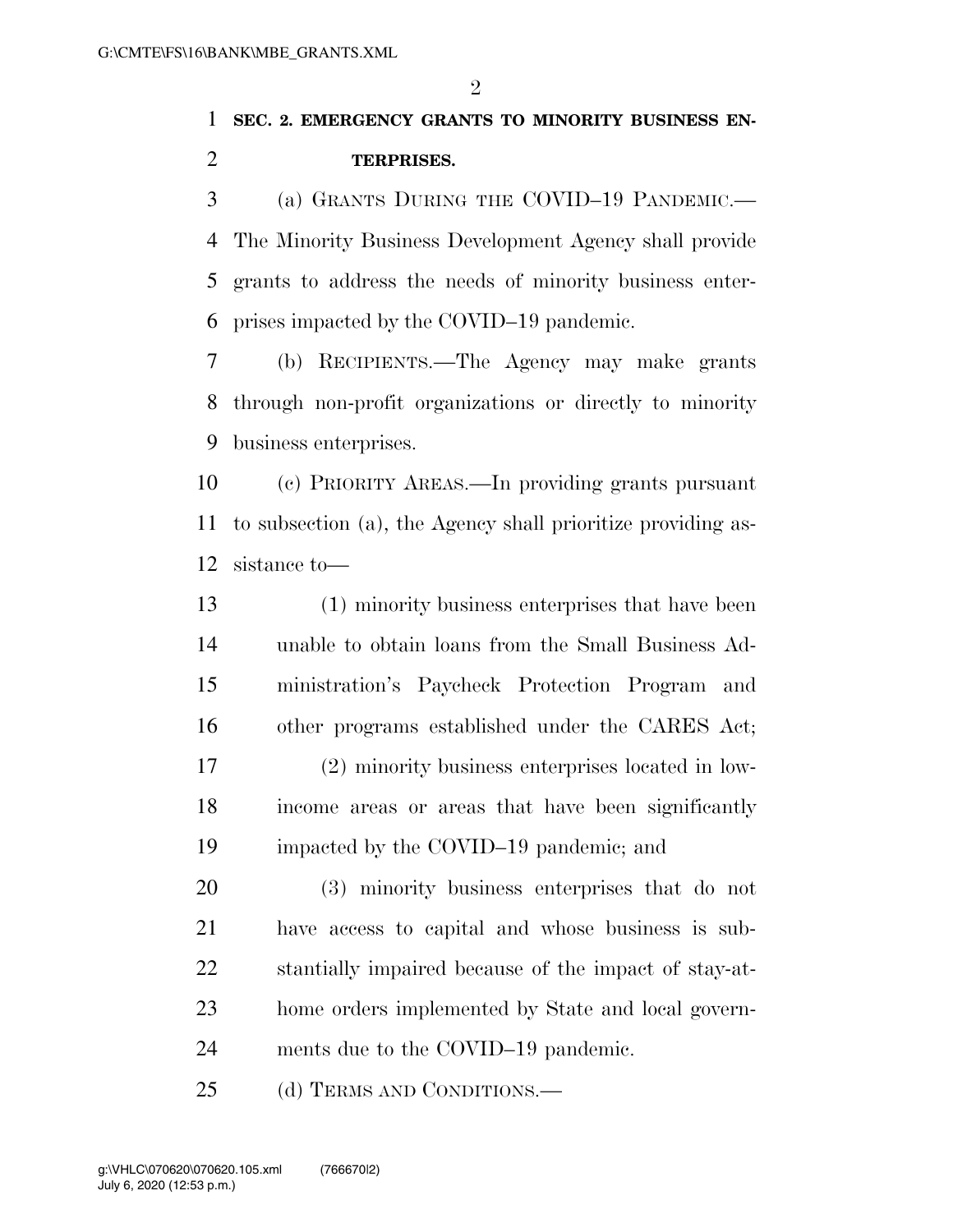(1) IN GENERAL.—The Secretary of Commerce, acting through the Minority Business Development Agency, shall set such terms and conditions for the grants made under this section as the Secretary de-termines appropriate.

 (2) NOTIFICATION.—No later than 15 days prior to making any grants under this section, the Secretary, acting through the Agency, shall provide the terms and conditions for grants made under this section to the Committee on Financial Services of the House of Representatives and the Committee on Banking, Housing, and Urban Affairs of the Senate. (e) GAO OVERSIGHT.—Not later than six months after the date of enactment of this Act, the Comptroller General of the United States shall provide a report on the effectiveness of the grants made under this section, includ- ing the manner in which the Agency implemented the pri-orities described in subsection (c).

(f) DEFINITIONS.—In this section:

 (1) MINORITY.—The term ''minority'' has the meaning given the term in section 308(b) of the Fi- nancial Institutions Reform, Recovery, and Enforce- ment Act of 1989 and includes any indigenous per- son in the United States or the territories of the United States.